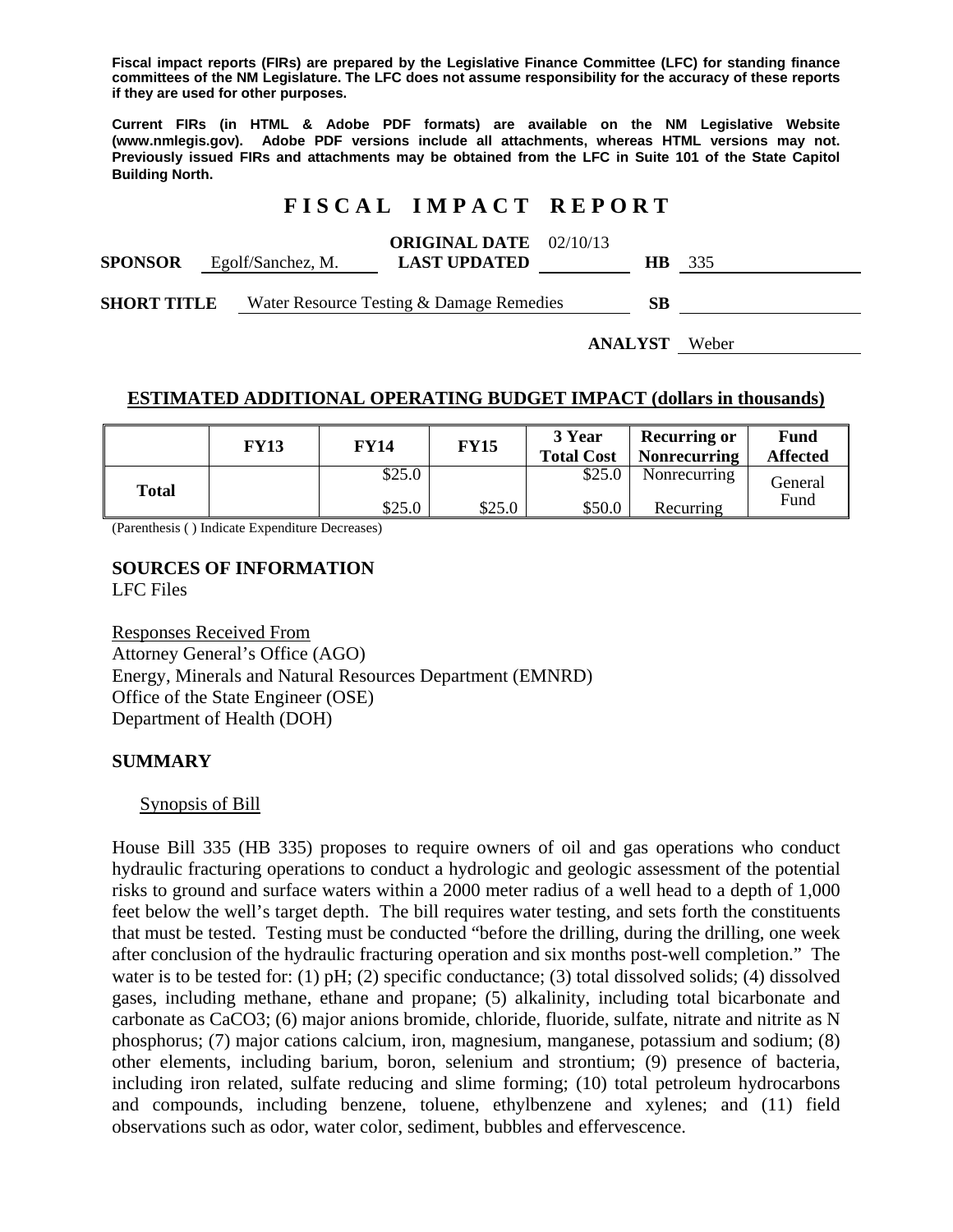#### **House Bill 335 – Page 2**

Testing must be paid for by the owner of the well and certified by a professional engineer or other professional acceptable to the Oil Conservation Division (OCD) of the Energy, Minerals and Natural Resources Department (EMNRD), and made publicly available on the OCD website.

The bill establishes a cause of action for "damage" caused by hydraulic fracturing, with a three year statute of limitations running from the date of the last water test sample results published by OCD on its website. A prevailing plaintiff is entitled to an award of attorney fees and may recover punitive damages.

If there is a "statically significant increase" in the constituents tested, there is a presumption that it was caused by hydraulic fracturing operation, which may be rebutted by clear and convincing evidence in court.

HB 335 requires OCD to establish bonding requirements through rule for costs associated with remediation of contamination from hydraulic fracturing.

Finally, a new definition of "hydraulic fracturing" is added to the Oil and Gas Act in 70-2-1 NMSA 1978.

## **FISCAL IMPLICATIONS**

The EMNRD projects an immediate fiscal impact for costs associated with publication of notice and court reporter fees for rule promulgation. The requirements for additional bonding for potential water remediation could result in the need for additional personnel to review and manage the bonding program. This will depend on the rules adopted by the Division.

The Operating Budget Impact table above shows a rough estimation of \$25,000 nonrecurring start-up costs for one year only and \$25,000 for continuing work load to maintain the tasks associated with the bill. This would include staff time and storage of the water samples.

### **SIGNIFICANT ISSUES**

AOC provides some background on this topic including identification of other states that are requiring regulation:

Hydraulic fracturing, commonly referred to as "fracking," has been used on vertical wells since the 1940's, but has taken on growing significance for energy use and the environment in the United States in recent years because of new technologies that allow for horizontal drilling, the use of great volumes of water for drilling, and the use of chemical additives, under significant pressure, to stimulate oil and gas production. The fracturing fluids are pumped deep into wells at pressures sufficient to create or restore small fractures in reservoir rock needed to make oil or gas production possible. Formations, including shale plays with high permeability and porosity, previously considered to be inaccessible, may now be accessed. These new plays have provided a substantially increased domestic supply of gas, and are considered by many as a "bridge fuel" to cleaner, renewable energy sources for the future. New Mexico has shale plays that may be explored through fracking and horizontal drilling.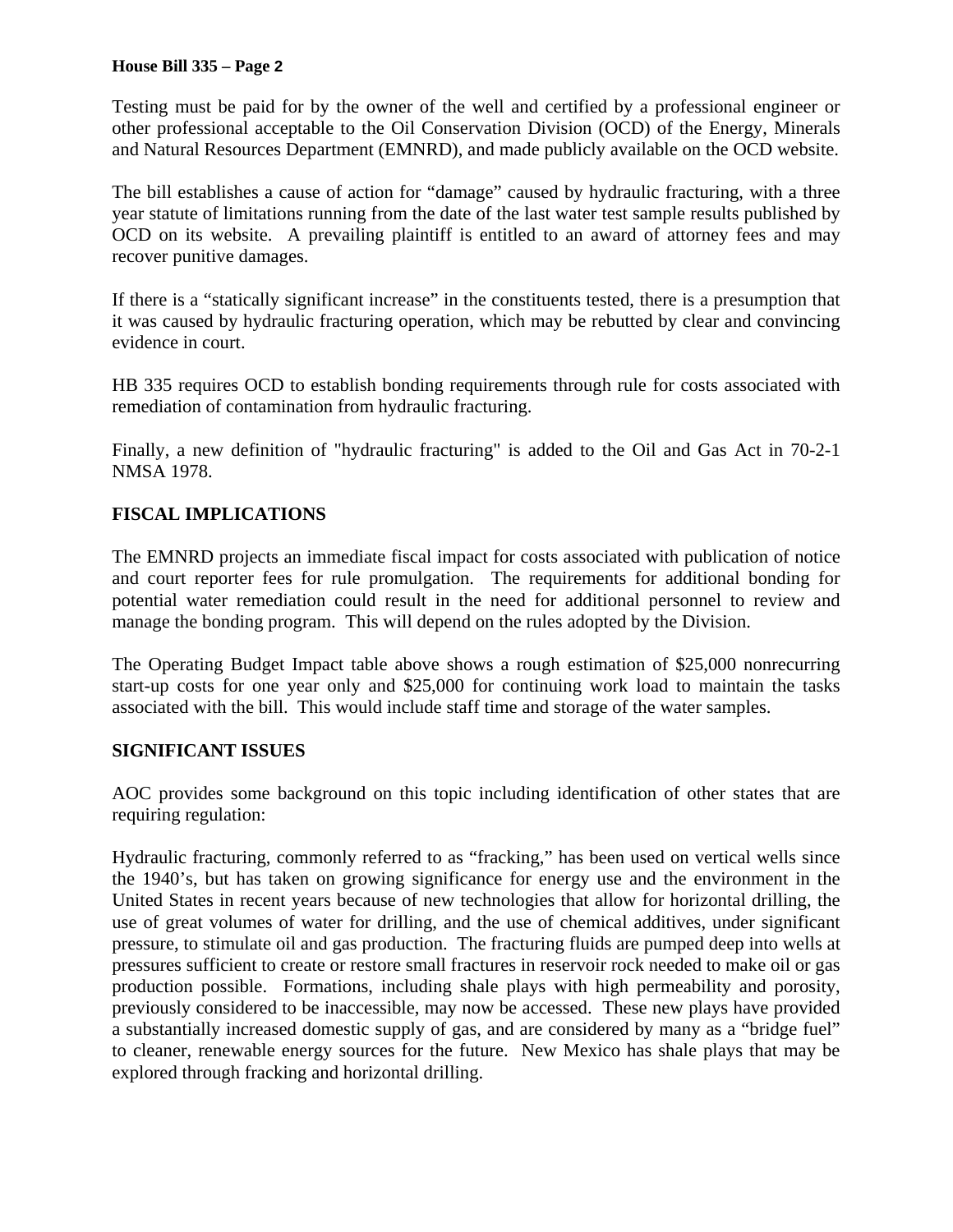Water and sand make generally make up over 98 to 99.5 percent of the fracturing fluids, and chemical additives are used. http://fracfocus.org/hydraulic-fracturing-how-it-works/hydraulicfracturing-process (accessed Jan. 23, 2013). Because of the potentially harmful nature of some of the chemical additives used in hydraulic fracturing, there has been concern from the public about potential ground water contamination as a result of "fracking." The extent to which ground water contamination presents a risk is the subject of much debate nationally and, in particular, in those states that have shale plays that are subject to hydraulic fracturing treatment.

There is no comprehensive federal regulatory scheme for the regulation of hydraulic fracturing, and presently much of the regulation is being conducted at the state level. As a result of public concern, many states in which hydraulic fracturing is taking place have passed laws or regulations governing hydraulic fracturing treatment, including laws and regulations requiring baseline water testing and post-drilling testing. States that require some type of testing include Oklahoma, Nebraska, North Dakota, Illinois, Ohio, West Virginia, Virginia, and New York. Center for Energy Economics and Policy, "A Review of Shale Gas Regulations by State," (Sept.  $24, 2012$ <sup>1</sup>. These states' testing requirements vary; some require testing of all surface waters and domestic wells within a given radius.

A number of independent reports recommend baseline monitoring. *See, e.g.,* Sec. of Energy Advisory Bd., "Shale Gas Production Subcommittee 90-Day Report, p. 23 (U.S. Dept. of Energy, Aug. 18, 2011) (Subcommittee "recommend[s] that states and localities adopt systems for measurement and reporting of background water quality in advance of shale gas production activity")<sup>2</sup>; Interfaith Center on Corporate Responsibility and Investor Environmental Health Network, "Extracting the Facts: An Investor Guide to Disclosing Risks from Hydraulic Fracturing Operations," p. 4 (One of 12 "core management goals" is to "[p]rotect water quality by rigorous monitoring: Identify baseline conditions in neighboring water bodies and drinking water sources and routinely monitor quality during natural gas operations")<sup>3</sup>.

There are a number of industry groups that recommend baseline monitoring in accordance with regulatory requirements; baseline water testing has benefits to industry. *See, e.g.,* Marcellus Shale Coalition, "Recommended Practices: Pre-Drill Water Supply Surveys," (Aug. 28, 2012) ("The Marcellus Shale Coalition is recommending that operators conduct a pre-drill water survey on identified water supply sources within a given area of the well pad surface location, as is required by the relevant regulatory agency.")<sup>4</sup>; American Petroleum Institute, "Hydraulic Fracturing Operations – Well Construction and Integrity Guidelines," p. 20 (API Guidance Document HF1,  $1<sup>st</sup>$  ed., Oct. 2009) (before a well is drilled, "water samples from any source of water located nearby should be obtained and tested in accordance with applicable regulatory

ENMRD projects that impact from the bill New Mexico on oil and gas development could be staggering. HB 335 would apply to all new wells in New Mexico that use hydraulic fracturing. A very high percentage of new wells incorporate the hydraulic fracturing process; last year, over 1600 new wells were completed. New wells are usually drilled at a depth between 5,000 and 15,000 feet, with many producing at 9,000 to 13,000 feet. Many of the new wells also extend horizontally for thousands of feet. These wells often cost several million dollars to complete.

l  $^{1}$  http://www.rff.org/centers/energy\_economics\_and\_policy/Pages/Shale\_Maps.aspx.<br> $^{2}$  http://www.clidechare.net/MarcellueDN/dee shale ges.negatetion subcomittee seed

<sup>&</sup>lt;sup>2</sup> http://www.slideshare.net/MarcellusDN/doe-shale-gas-production-subcomittee-second-ninety-day-report-nov-18-

<sup>2011.&</sup>lt;br><sup>3</sup> http://www.iehn.org/documents/frackguidance.pdf.

<sup>4</sup> http://marcelluscoalition.org/wp-content/uploads/2012/08/Pre\_Drill\_Water\_Supply\_Surveys\_8.28.12.pdf.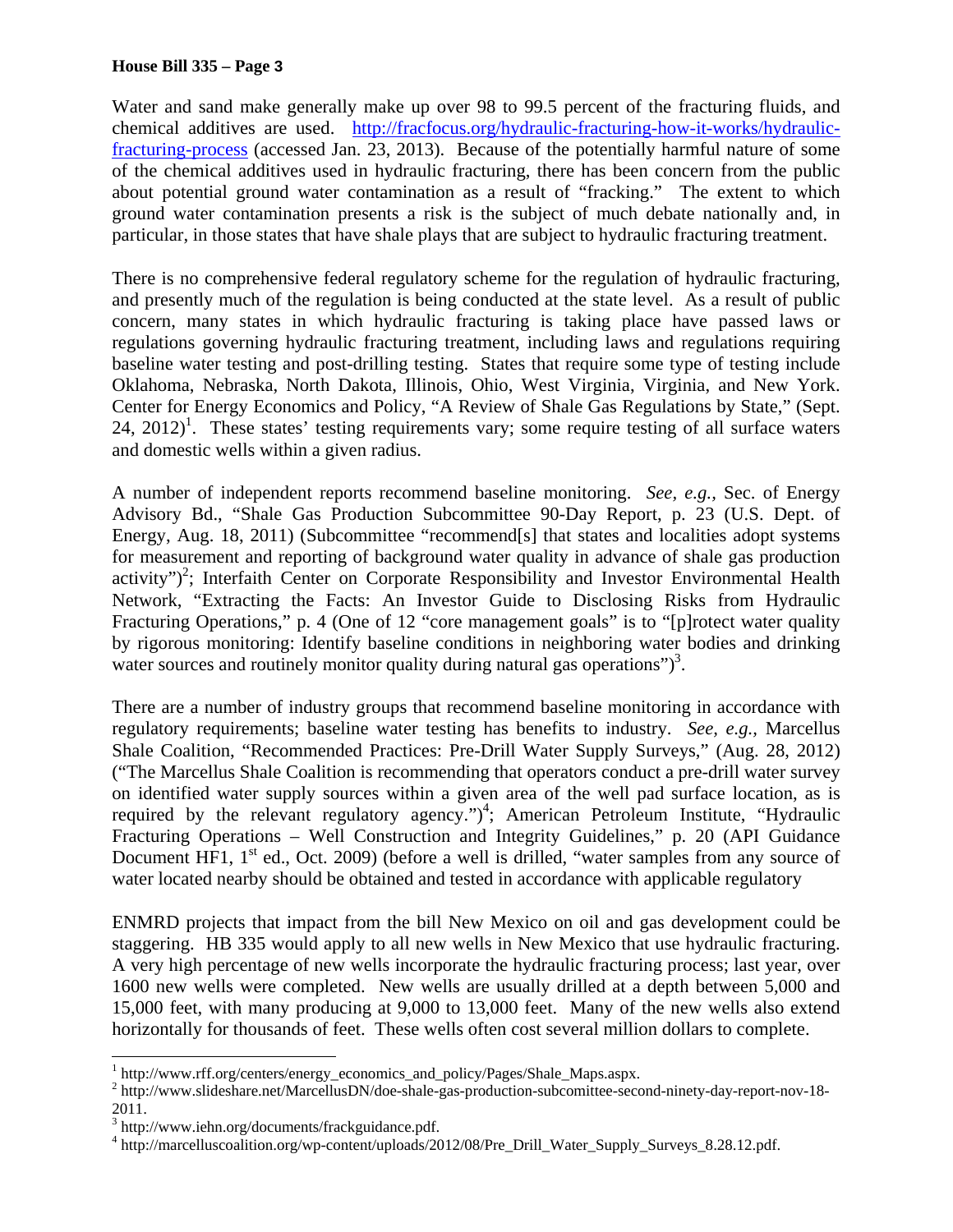#### **House Bill 335 – Page 4**

While HB 335 does not explicitly require the drilling of a new well to conduct the assessment, in most cases, it will be unlikely that an existing well will be available within the area and at the required depth to use for testing. Therefore, the owner would be required to drill a new well, or possibly rework and deepen an existing well, to conduct the testing. The additional cost would be in the hundreds of thousands, if not over a million dollars, for each new well.

HB 335 appears to apply to all waters, regardless of whether they can be used for any purpose. The Division is charged with protection against contamination of fresh water supplies designated by the state engineer, yet this bill expands that protection to all waters, even those that are not designated, i.e. containing total dissolved solids above 10,000 mg/l. Drinking water aquifers and protectable waters are found at much shallower depths than the oil and gas producing formations, and are protected by several strings of casing and cement.

## **ADMINISTRATIVE IMPLICATIONS**

ENMRD outlines administrative responsibilities for the Division:

If the bill is enacted as written, the Division would have to change its C-101 Form (application for permit to drill) to include water test results.

The Division would have to file an application for rulemaking with the Oil Conservation Commission to promulgate a new bonding rule.

In order to determine a bond amount that would cover all costs associated with possible remediation of surface and ground water, multiple aspects of remediation must be understood. To begin the Division would have to identify the constituents, the area of the contamination and the hydrogeology of the area, all are highly variable. After identification, then it is likely an investigation would occur. Typical investigation costs are between \$50,000 and \$60,000. Investigation does not include the remediation process. Remediation costs include actual cleanup of the site, disposal costs, transportation costs and possible monitor wells. The range of remediation of ground water clean-up is from \$100,000 to \$1,000,000 or more.

Promulgating a rule for potential costs is difficult at best. The Division would most likely err towards the worst case scenario. A worst case scenario would require a multi-million dollar bond. A multi-million dollar bond is beyond the ability of small operators and some larger operators may choose not to develop their leases. If leases are not developed, waste of the resource occurs.

Under current rules, the Division holds operators responsible for remediation. This remediation can take many years and, as stated above, significant sums of money. The current remediation rules are protective of the environment.

HB 335 requires the Division to maintain the samples at the owner's expense. Although the bill requires the owner to pay for storage of the samples, it is still the Division's responsibility to maintain the samples in a controlled environment and develop a tracking system. Certain sample components would cease being detectable after 60 days. Maintaining test results is more practical and allows for comparison between the different sampling events.